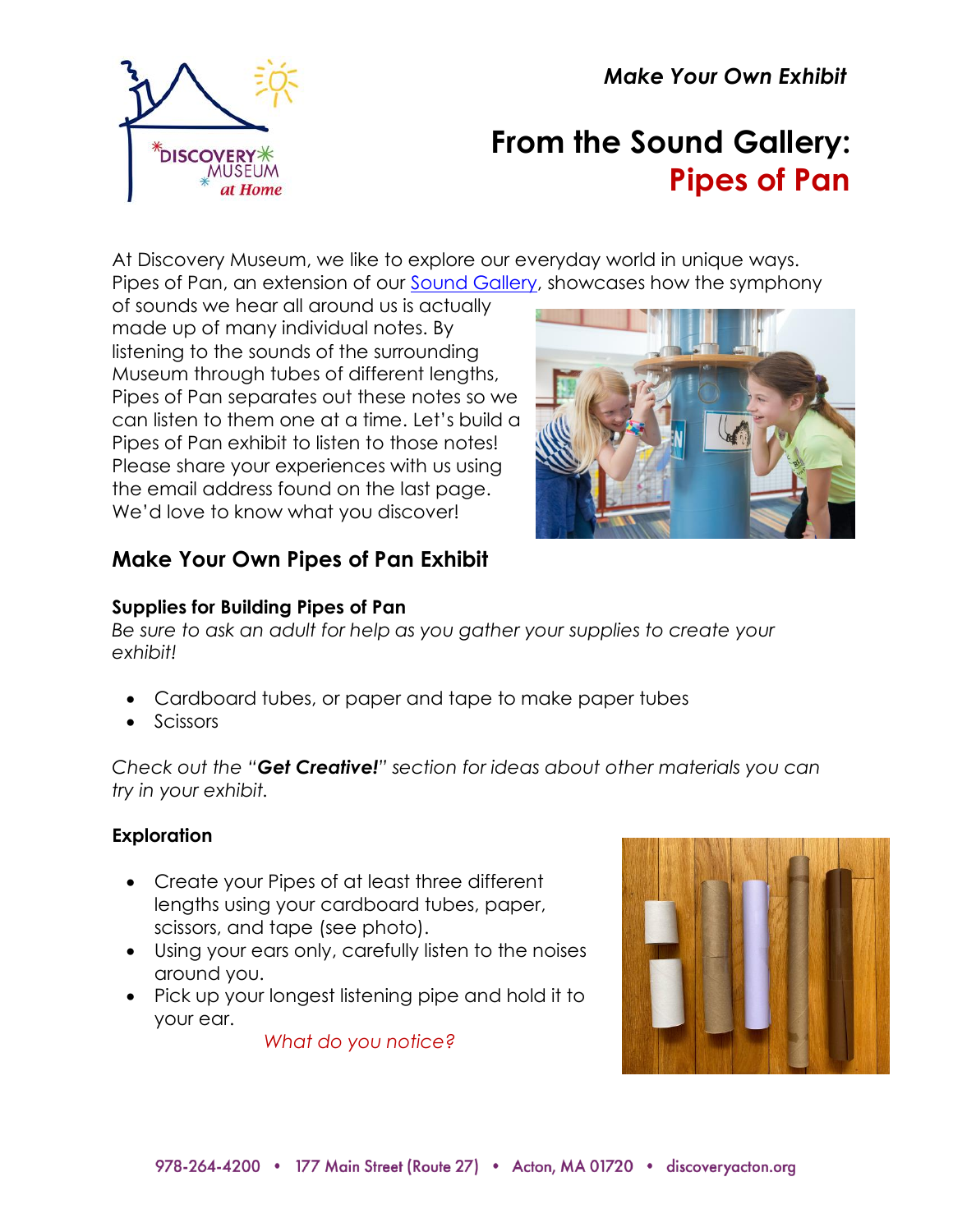

## **Things To Try**

• Listen to your surroundings through your different Pipes. *What do you hear?*

> *What do you notice about the sounds you hear through the different Pipes?*

- Listen through your Pipes of Pan both inside and outside. *What do you notice about the sounds in these two different environments?*
- While listening through a Pipe, make the Pipe longer by holding another Pipe onto the end of it (see photo).

*Do you notice a change in the sounds you hear?*

• If you have a bathroom with a fan, turn on the fan and listen through your Pipes of Pan tubes. *What do you notice?* 



- While listening through one end of a Pipe, cover the opposite end of it. *What do you notice?*
- Hold Pipes of different lengths up to each ear. *What do you hear?*
- If you have Pipes of different diameters—meaning the openings of the Pipes are different sizes—slide one inside the other and listen carefully as you slide them together and apart (see photos).





*What happens to the sound as you slide the Pipes in and out?*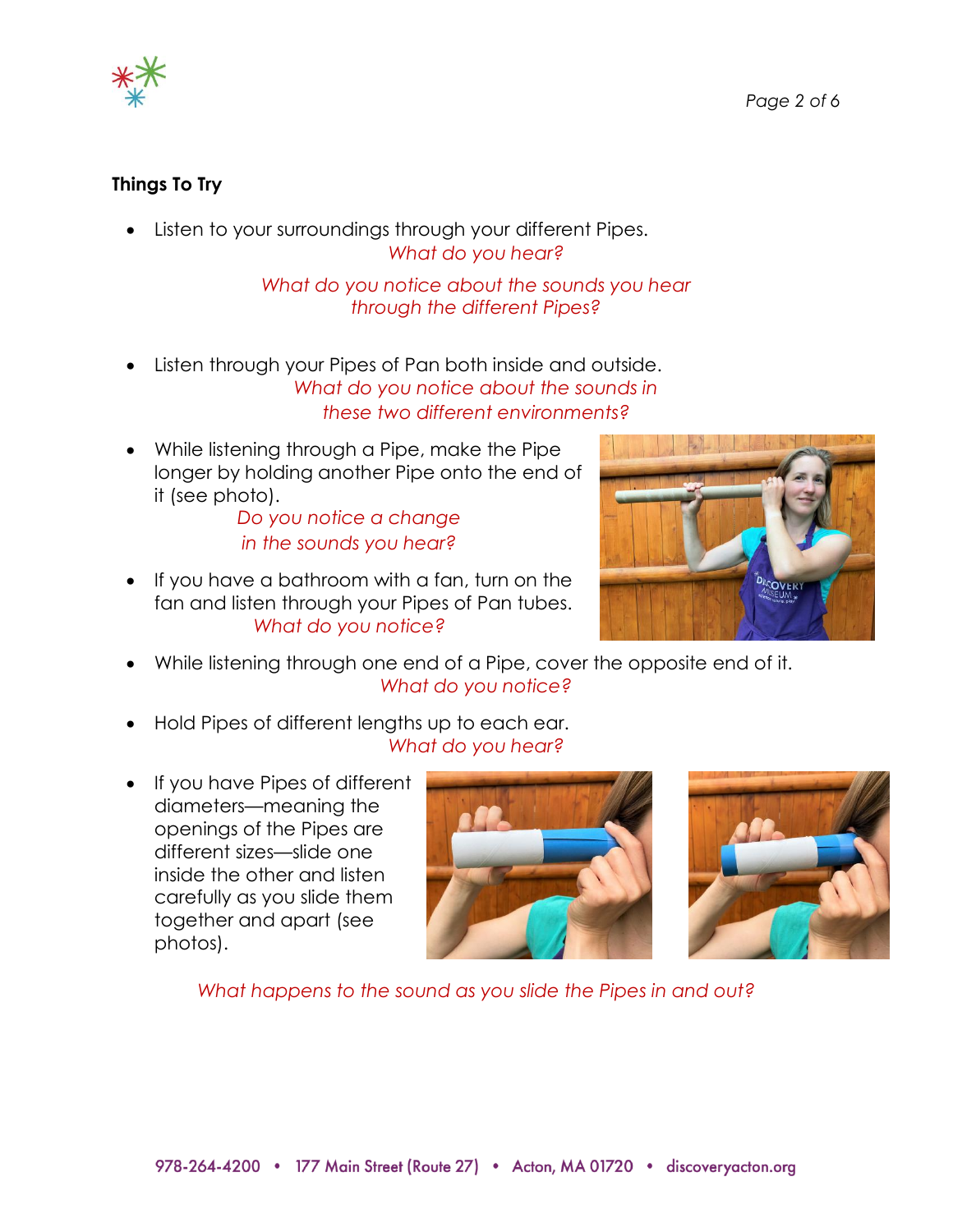

## **Get Creative!**

Remember, experimenting is about trying new things, observing what happens, and then trying more new things. Here are some questions to help you get creative…

- What does the world sound like through tubes made from different materials? Look around your home for other tubes that can be part of your Pipes of Pan exhibit.
- Give your Pipes of Pan exhibit some pizzazz by decorating it. Can you find some art inspiration from the sounds you hear through your Pipes?
- Can you find a way to connect your Pipes together into one large listening exhibit?





## **What's Going On?**

What do the sounds around you sound like when you listen to them through your Pipes of Pan? Can you change what you hear by holding different Pipes to your ears?

When you place a tube up to your ear and listen, the length of the tube affects what you hear. Do you notice that when you listen through shorter tubes, the world sounds like a bunch of high notes, and when you listen through longer tubes, the world sounds full of low notes? If so, you have discovered an important concept in music and physics: shorter tubes produce higher notes, also known as higher *pitches*—and longer tubes make lower sounds, or lower *pitches*.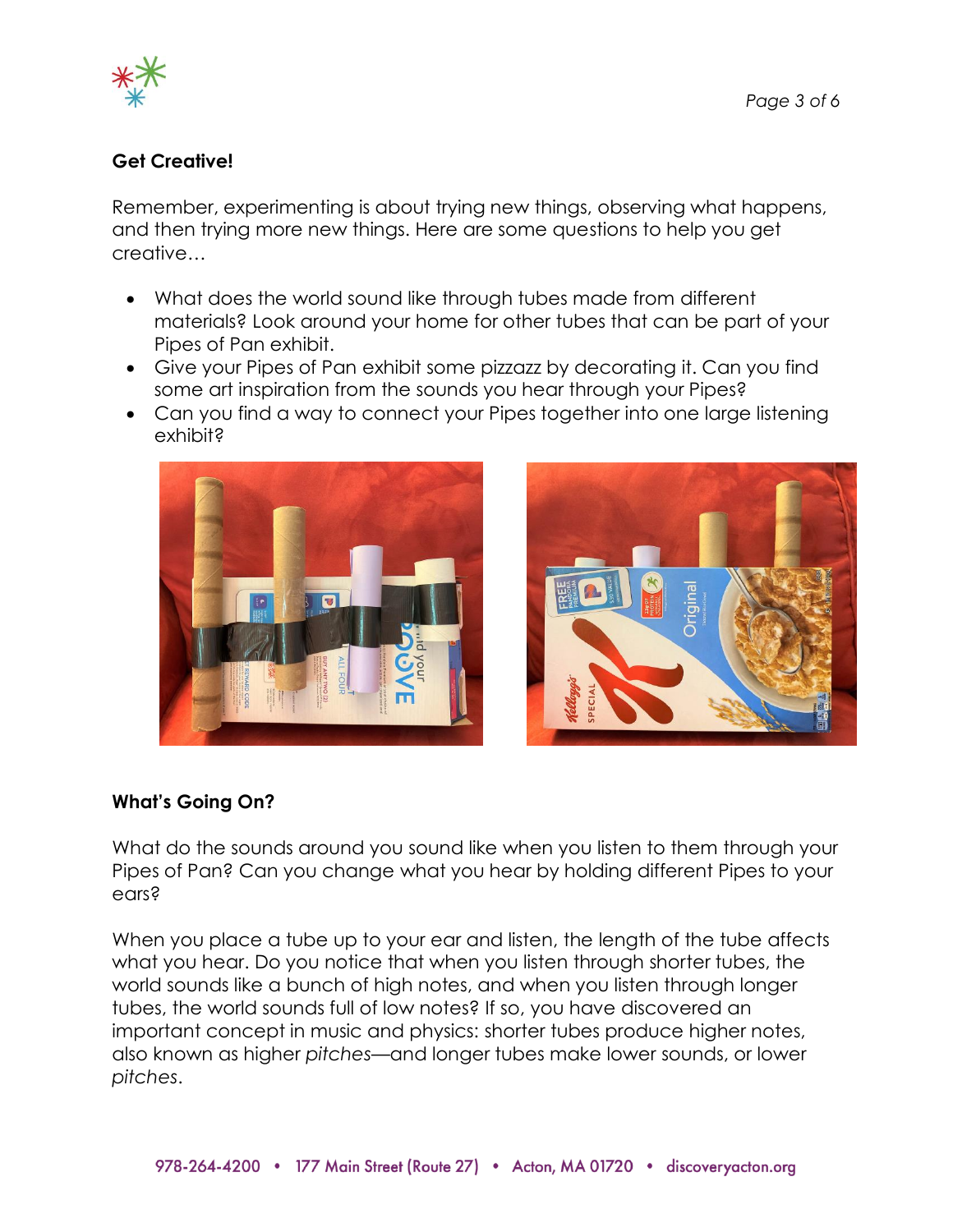

To understand this relationship between length and pitch, let's talk first about sound. *Sound* is a type of energy that can travel through solids, liquids, and gasses—like cardboard, paper, plastic, water, air, anything else you can think of—by vibrating all of the tiny pieces, also known as *particles,* in the materials. The vibrations happen in waves, meaning there is a pattern to them. If the waves of vibrations occur one after another very quickly—or at a high *frequency*—they produce a high pitch sound. If the vibrations are slow, they are called low frequency vibrations and they produce a lower pitch. Keeping this knowledge in mind, let's now explore why we hear higher pitch sounds through our shorter Pipes and lower pitch sounds through our longer Pipes.

In your Pipes of Pan exhibit, your Pipes are hollow, but they are not empty—they are full of air. The air inside of the tubes vibrates when sound waves travel through it, but within each tube, the air vibrates differently because the tubes are different lengths. When all of the sound waves enter the shorter tubes, the higher frequency waves start to build upon one another, causing the higher pitch noises to get louder. In longer tubes, only the lower frequency vibrations build in strength, causing the lower pitch noises to get louder. The length of a Pipe determines which frequency of wave will grow in strength, and the vibration frequency that grows and becomes the biggest is the note you hear the most through the tube. This same principle is why organs use pipes of all different lengths and why a trombonist moves the slide of a trombone in and out to make different notes.

> *What other instruments might use length as a way to change their pitch?*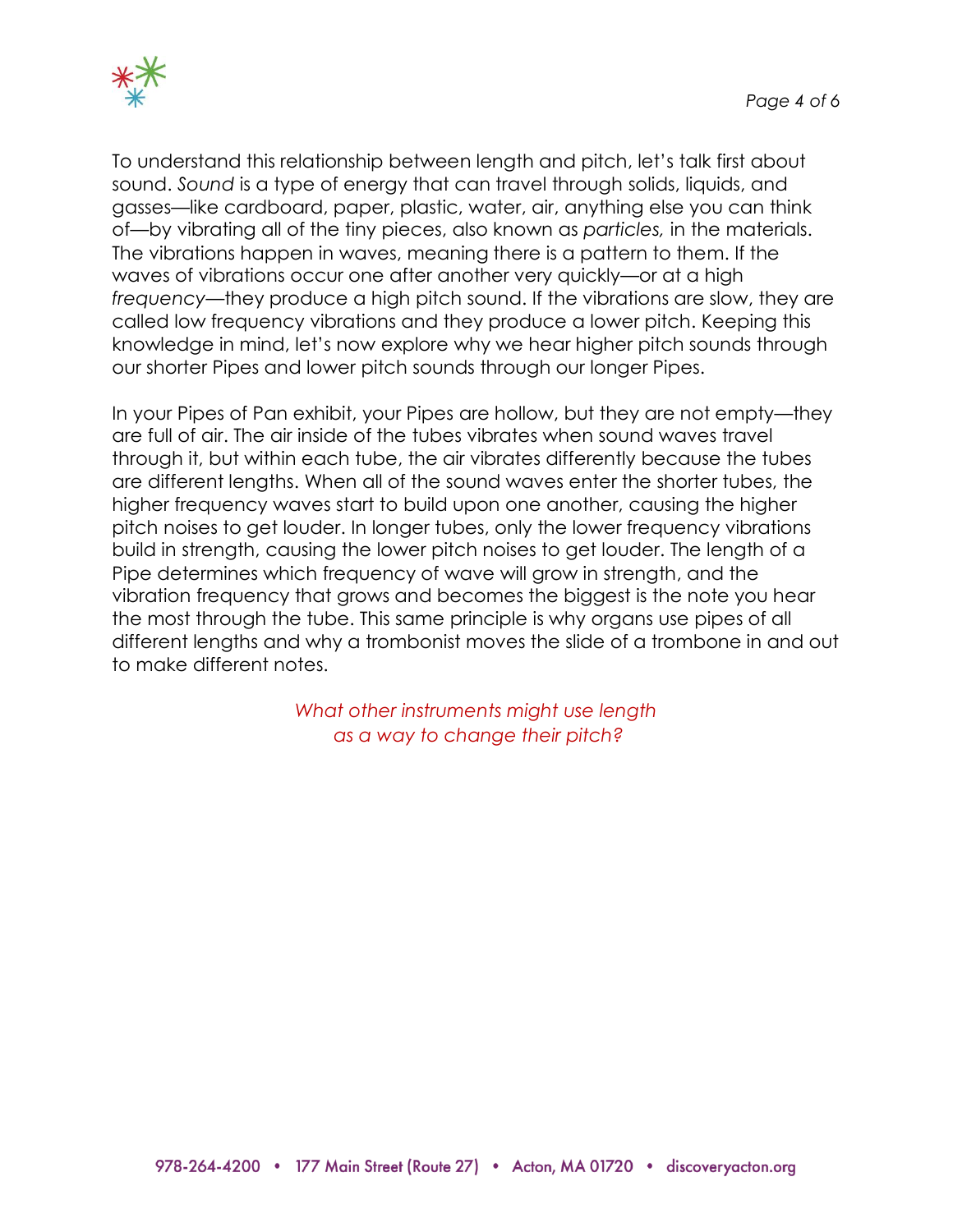



## **Discovery Museum Pipes of Pan Challenges**

#### Challenge 1

You have used your tubes to listen to sounds around you. Can you now use these tubes to create sound? Remember, sound is energy and vibration, so think of all the ways you can vibrate your Pipes to make some noise! Here are some questions to help you get creative:

- Can you play notes with the Pipes using your hands (see photos)? How many ways can you do this?
- Can you play notes with the Pipes using your breath?
- Can you use other things around the house to help you play your Pipes of Pan exhibit?
- Can you create enough new Pipes to play a song? *What do you hear?*

### *Can you play high notes? Low notes?*





#### Challenge 2

Can you convert your Pipes of Pan exhibit into another Discovery Museum sound exhibits that use tubes of different lengths?

- Secure your Pipes to the end of a table, chair, or anything available that allows your Pipes of Pan to hang down.
- Cut out a piece of thin cardboard from an empty cereal box, granola bar box, etc., and use it to hit the tops of your Pipes (see photo).

## *What do you hear?*

*What happens when you hit a Pipe with more force? Less force?* 

*If you have visited Discovery Museum before, do you recognize which exhibit you have recreated?*